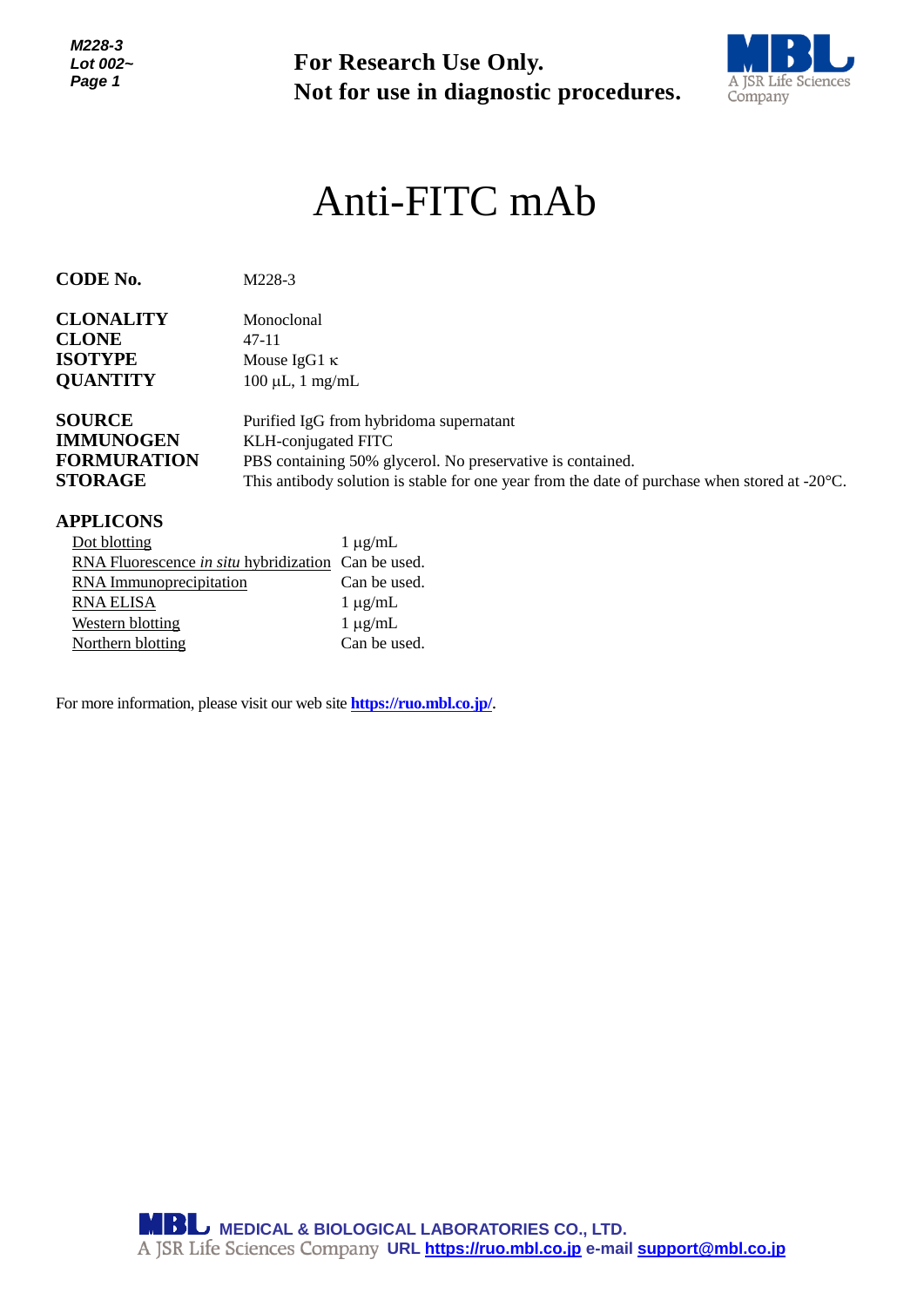#### **Dot blotting**

*e Dot blotting was performed using DIG Wash and Block Buffer Set (Sigma-Aldrich; code no. 11585762001). For more information, please contact Sigma-Aldrich Co. LLC.*

- 1) Sample preparation:
	- a) Prepare RNA samples by appropriate method (e.g., Fluorescein-labeled RNA by *in vitro* transcription).
	- b) Heat the RNA samples at 80°C for 2 min., then quench at 4°C for 5 min.
- 2) Blot 1  $\mu$ L of different concentrations of the RNA samples onto a nitrocellulose membrane.
- 3) Cross-link the RNA samples using UV illuminator.
- 4) To reduce nonspecific binding, soak the membrane in Blocking Buffer for 30 min. at room temperature.
- 5) Incubate the membrane with primary antibody diluted with Blocking Buffer as suggested in the **APPLICATIONS** for 1 hr. at room temperature. (The concentration of antibody will depend on the conditions.)
- 6) Wash the membrane with Wash Buffer (15 min. x 2).
- 7) Incubate the membrane with 1:5,000 of Anti-IgG (Mouse) pAb-HRP (MBL; code no. 330) diluted with Blocking Buffer for 1 hr. at room temperature.
- 8) Wash the membrane with Wash Buffer (15 min. x 2).
- 9) Wash the membrane with Wash Buffer (3 min. x 1).
- 10) Wipe excess buffer on the membrane, then incubate it with appropriate chemiluminescence reagent for 1 min. Remove extra reagent from the membrane by dabbing with paper towel, and seal it in plastic wrap.
- 11) Expose for 10 min. with ImageQuant LAS 4000 imaging system (Fujifilm). The condition for exposure and development may vary.



#### *Dot blotting analysis of FITC-labeled RNA*

Sample: FITC-labeled RNA synthesized by *in vitro* transcription from *lacZ*-encoding cDNA (RefSeq ID: NC\_007779.1, region 363130-364149)

<Immunoblot> Lane 1: Anti-FITC mAb (MBL, code no. M228-3) Lane 2: Mouse IgG1 (isotype control) (MBL, code no. M075-3)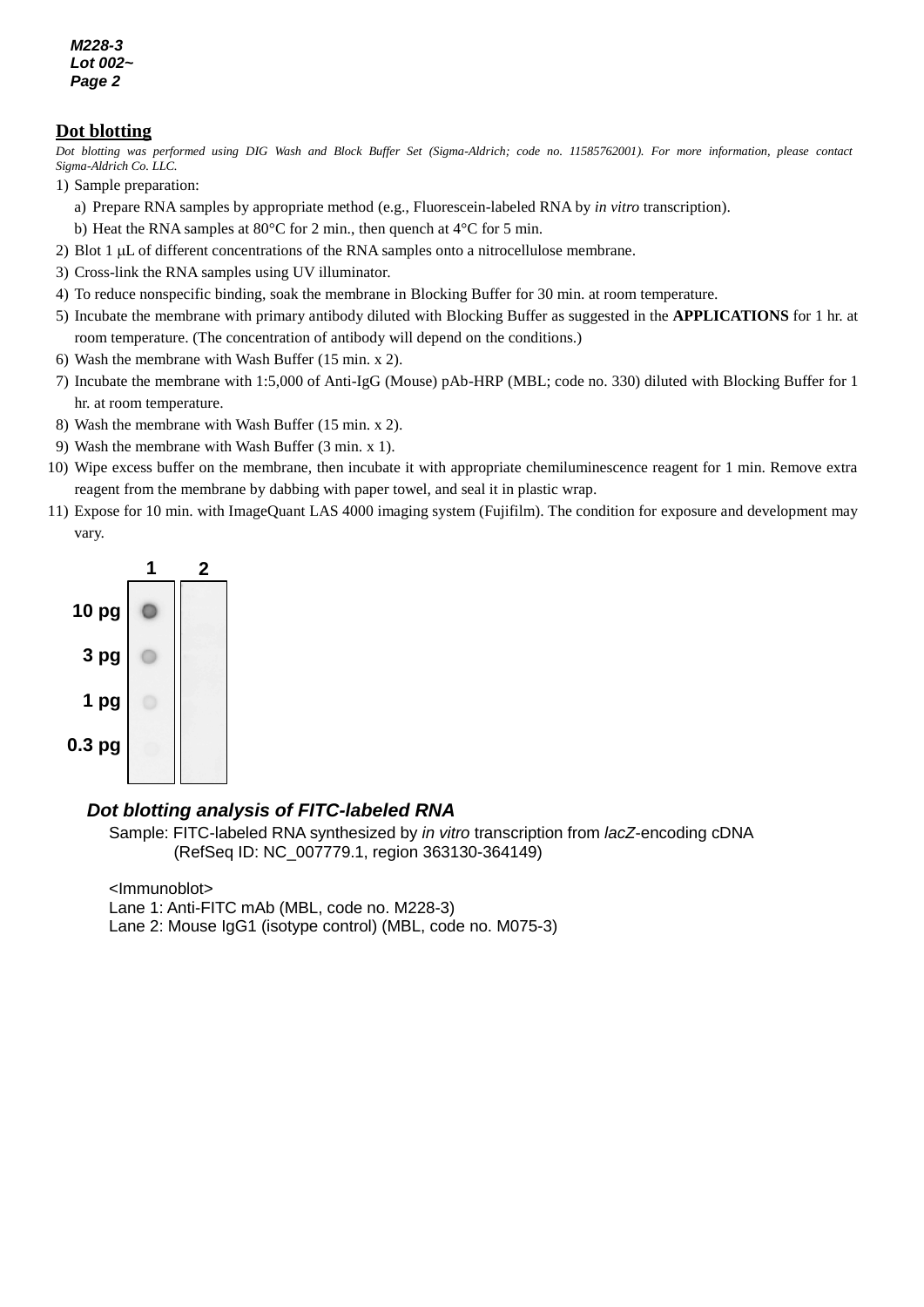# *g* **RNA Fluorescence** *in situ* **hybridization (RNA FISH)**



## *Fluorescence in situ hybridization of MALAT1 ncRNA*

Cells: HeLa Probe: *MALAT1* ncRNA (RefSeq ID: NR\_002819.3, region 6641-7113) Antibody: Anti-FITC mAb (MBL, code no. M228-3), 1 µg/mL



### **RNA immunoprecipitation**

### *RNA immunoprecipitation of FITC-labeled RNA*

Sample: FITC-labeled RNA synthesized by *in vitro* transcription from *lacZ*-encoding cDNA (RefSeq ID: NC\_007779.1, region 363130-364149) Antibody: Anti-FITC mAb (MBL, code no. M228-3), 10 μg Mouse IgG1 (isotype control) (MBL, code no. M075-3), 10  $\mu$ g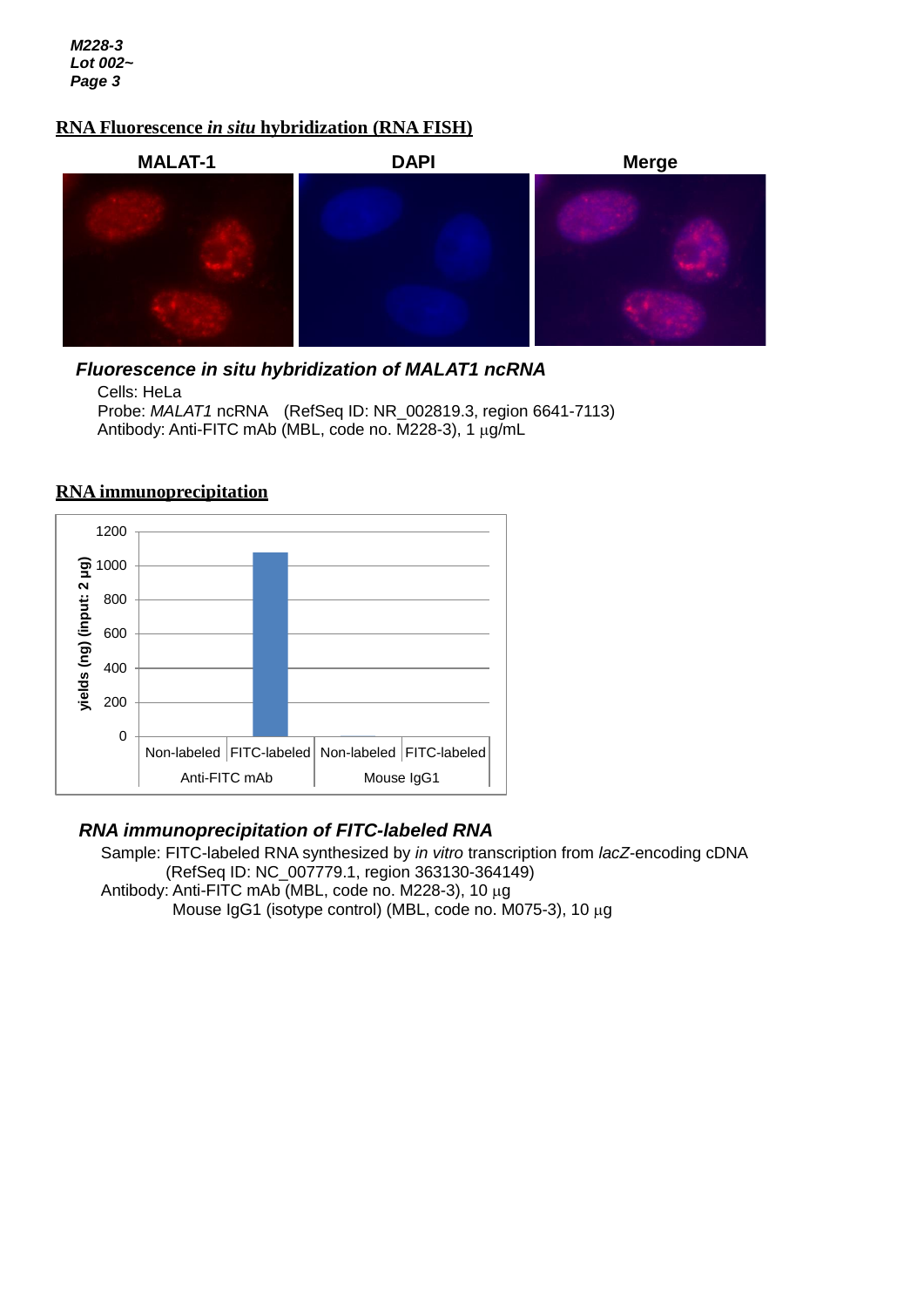#### **RNA ELISA**

- 1) Add 50 µL/well of Poly-L-lysine solution (Sigma; code no. P4832-50ML) diluted with nuclease-free water to the 96-well plate. Incubate for 1 hr. at 37°C.
- *5* 2) Wash the plate 3 times with nuclease-free water.
- 3) Sample preparation:
	- a) Prepare RNA samples by appropriate method (e.g., FITC labeling RNA by *in vitro* transcription).
- b) Heat RNA samples diluted with nuclease-free water at 80°C for 2 min., then quench at 4°C for 5 min.
- 4) Add 50 L/well of RNA samples to the Poly-L-lysine-coated 96-well plate. Incubate for 1 hr. at room temperature.
- 5) Wash the plate 3 times with PBS.
- 6) Add 150 L/well of Blocking Buffer [Blocking Reagent-N101 (NOF CORPORATION; code no. S410-03012), 5-fold dilution with nuclease-free water]. Incubate for 1 hr. at room temperature.
- 7) Wash the plate 3 times with PBS-T [0.05% Tween-20 in PBS].
- 8) Add 50 µL/well of primary antibody diluted with PBS as suggested in the **APPLICATIONS.** Incubate for 1 hr. at room temperature. (The concentration of antibody will depend on the conditions.)
- 9) Wash the plate 3 times with PBS-T.
- 10) Add 50 µL/well of 1:10,000 Anti-IgG (Mouse) pAb-HRP (MBL; code no. 330) diluted with PBS. Incubate for 1 hr. at room temperature.
- 11) Wash the plate 3 times with PBS-T.
- 12) Add 50 µL/well of substrate solution (ex. TMB). Incubate for appropriate time at room temperature.
- 13) Add 50  $\mu$ L/well of stop solution (ex. 1.5 N H<sub>3</sub>PO<sub>4</sub> in distilled water.).
- 14) Read absorbance at 450 nm.